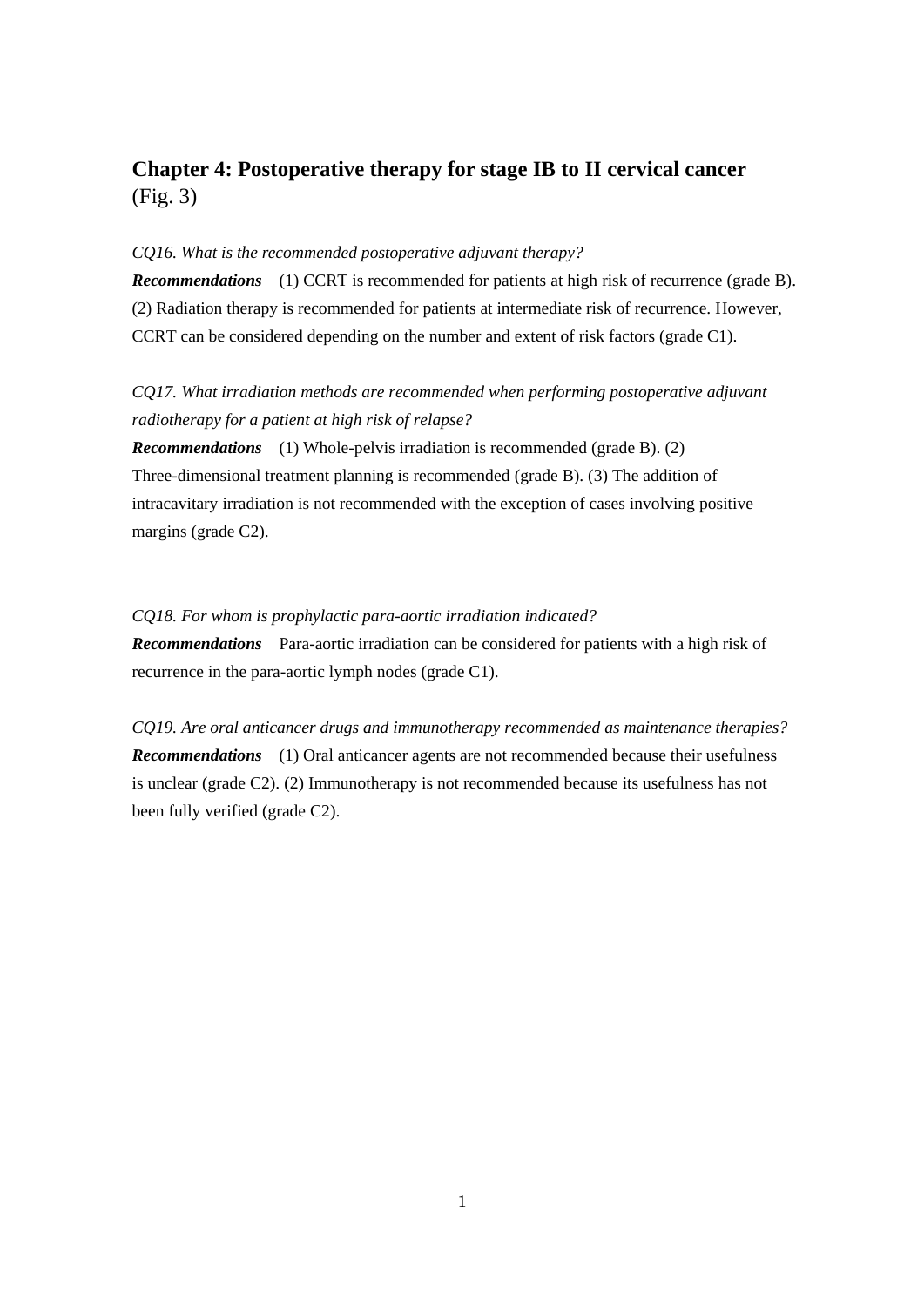**Low-risk group:** Patients who meet all of the following criteria:

- 1) Small cervical tumor
- 2) Negative pelvic nodes
- 3) Negative parametrical invasion
- 4) Shallow cervical stromal invasion
- 5) No venous or lymphatic infiltration

Intermediate-risk group: Patients with negative pelvic nodes and negative parametrical

invasion but who meet one of the following criteria:

- 1) Large cervical tumor
- 2) Deep cervical stromal invasion
- 3) Positive venous or lymphatic infiltration

High-risk group: Patients who meet one of the following criteria:

- 1) Positive pelvic nodes
- 2) Positive parametrical invasion